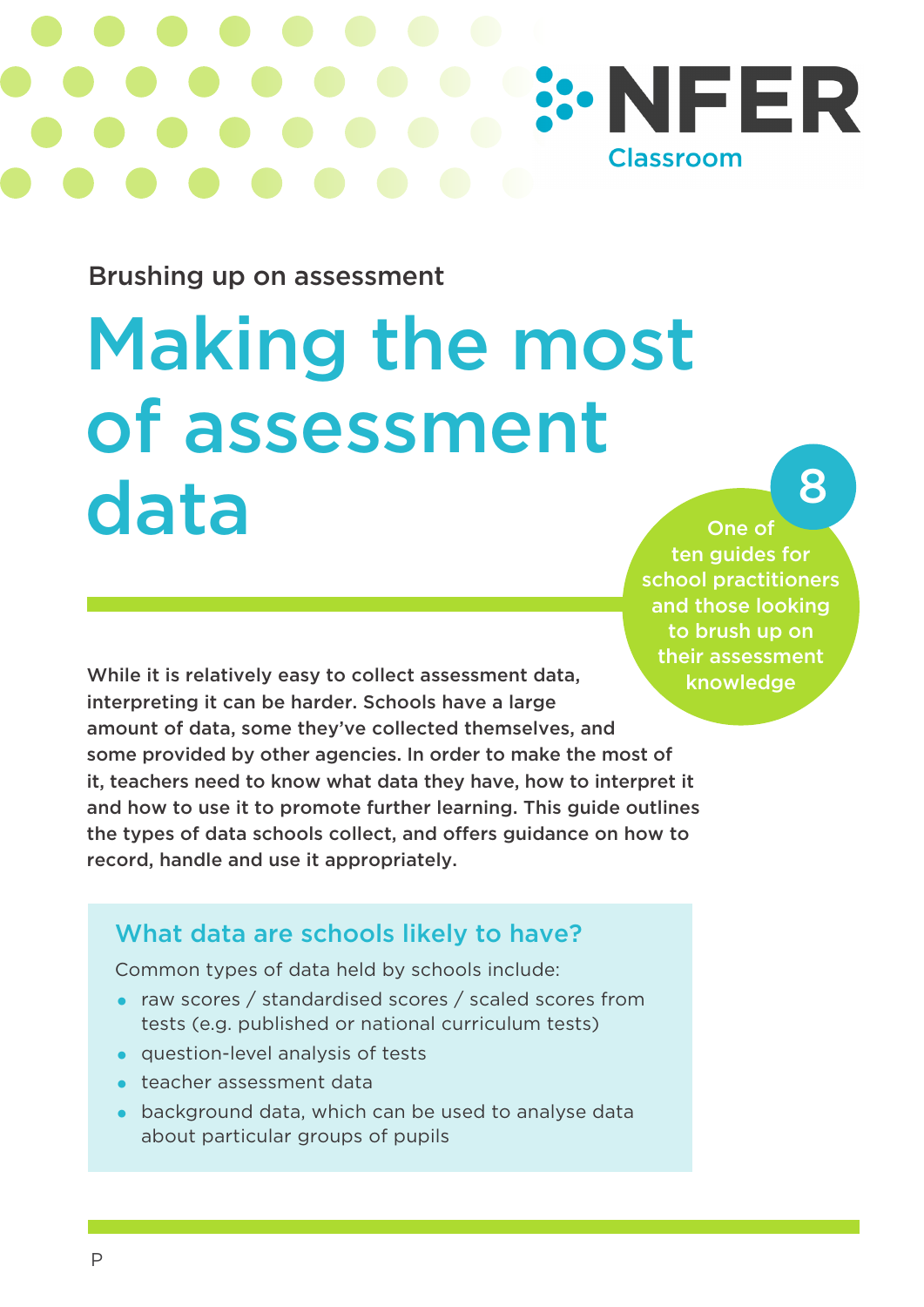## Why is assessment data useful?

Data is useful on different levels, for monitoring individuals in order to guide future teaching and learning. It is also used for whole school accountability and reporting.

Data from on-entry assessments can provide a useful measure from which to monitor progress, and can be used to develop learning objectives and inform ability grouping. Data from early or mid-year assessments is particularly useful for identifying areas for development / further consolidation, since there is time following these assessments to respond to identified needs. End of year assessment data is valuable in summarising attainment after a learning period so that progress can be monitored year-on-year and within a school year, and inform school improvement objectives. National test data can also help school development by highlighting patterns of achievement.

### Data management

Recording and tracking assessment data makes it easier to identify patterns and make comparisons. For example, comparing pupils' standardised scores over time can identify pupils making more, the same or less progress than the national average. However data collection practices should be carefully considered to ensure they have a clear and necessary purpose which positively impacts pupil outcomes, and doesn't cause unnecessary workload for teachers.

The government's **Teacher Workload Advisory Group** published the following principles for evaluating data use in schools in October 2018:

- The purpose and use of data is clear, is relevant to the intended audience and is in line with school values and aims.
- The precision and limitations of data, and what can be inferred from it, are well understood.
- The amount of data collected and the frequency with which it is collected is proportionate.
- School and trust leaders review processes for both collecting data and for making use of the data once gathered.

The **Teacher Workload Advisory Group** also encourages the 'effective use of education technology to improve the efficiency of attainment data collection, monitoring and analysis'. Although most schools have computer-based data-handling systems, some teachers prefer paper records for ease of reference and updating. It is common for both to coexist, with computer systems being updated at intervals from the paper records. One advantage of computer systems is that data can be imported and manipulated, and graphical summaries (e.g. tables, stacked bar charts, scatter plots, etc.) can be generated easily and swiftly. It is useful to have a member of staff responsible for the chosen system as familiarity allows the system to be used to its full advantage.





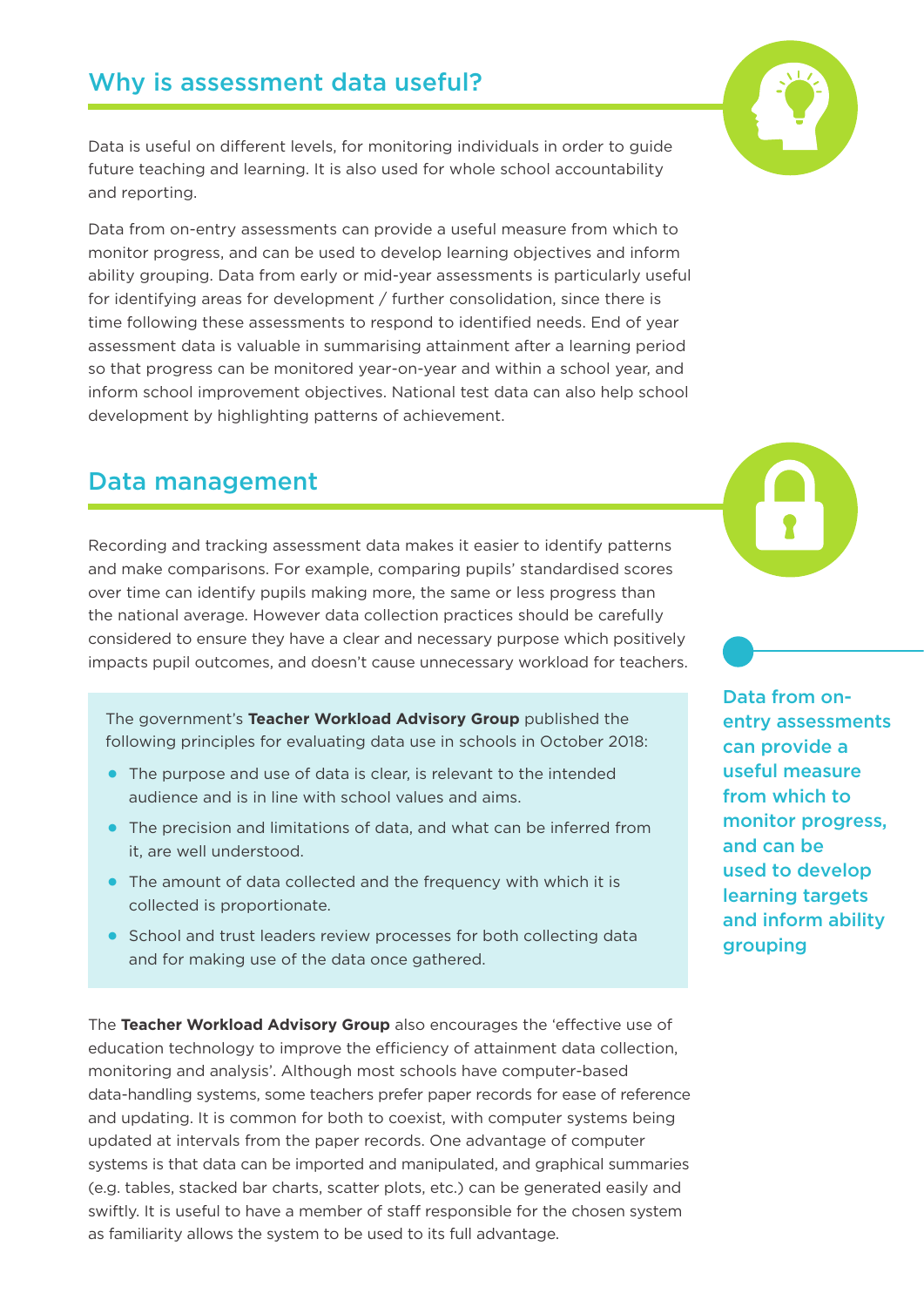National systems like **Analyse School Performance (ASP)** in England or data analysis tools such as those produced by the Fischer Family Trust are useful for comparisons, for evaluating progress over time (now out of favour) and for using data as a starting point for further analysis. Your school / local authority / academy chain will be able to tell you whether they use such a tool or have developed other useful

#### REMEMBER:

Data recording / tracking should not be burdensome. All data recorded should have a useful purpose and unnecessary recording (e.g. recording every aspect of formative assessment) should be avoided.

recording systems. They may also know of developments in other authorities and be able to advise on relevant training. For Wales, the nearest equivalent is the **Academic Achievement by Pupil Characteristics** dataset.

If your school uses commercial assessment materials, it is worth checking if accompanying analysis tools are available to help you make the most of your data. Some providers have online tools available (often at no additional charge) that enable you to enter pupil and test data on which to to carry out analyses and to generate reports that you can share with governors, parents and Ofsted. However, be wary of tracking systems which reduce the curriculum to a series of points, which claim to help teachers track termly and half-termly progress through detailed recording of curriculum content coverage and what has been taught.

#### Things to consider when handling data:

- Ensure that you comply with legal requirements such as those in the General Data Protection Regulation (GDPR).
- If paper records are used for reference, or those derived from an electronic system are kept, be aware of confidentiality and data protection issues.
- Consider centralising responsibility for managing the school's database and entering data, to make the process more efficient and to minimise the risk of errors or lost data. Seek out training and keep skills up-to-date.
- Allow the data manager/team to invest time in working with the system, increasing familiarity. This time will be repaid in what they can then achieve with it.
- When passing data to other schools, consider what will be most useful (and most likely to be used). Minimise the transfer of data that will be ignored and try to hand over data in a useful format. You will need to ensure you have the appropriate permissions in place to share data in this way.
- If using graphs, think about what it is you want to communicate and to whom, then choose an appropriate format. It's possible to provide too much data as well as too little. You can find more on how to communicate with stakeholders in 'Sharing assessment information with different audiences' (guide number 10) in the 'Brushing up on assessment' series.

If your school uses commercial assessment materials, it is worth checking if accompanying analysis tools are available to help you make the most of your data